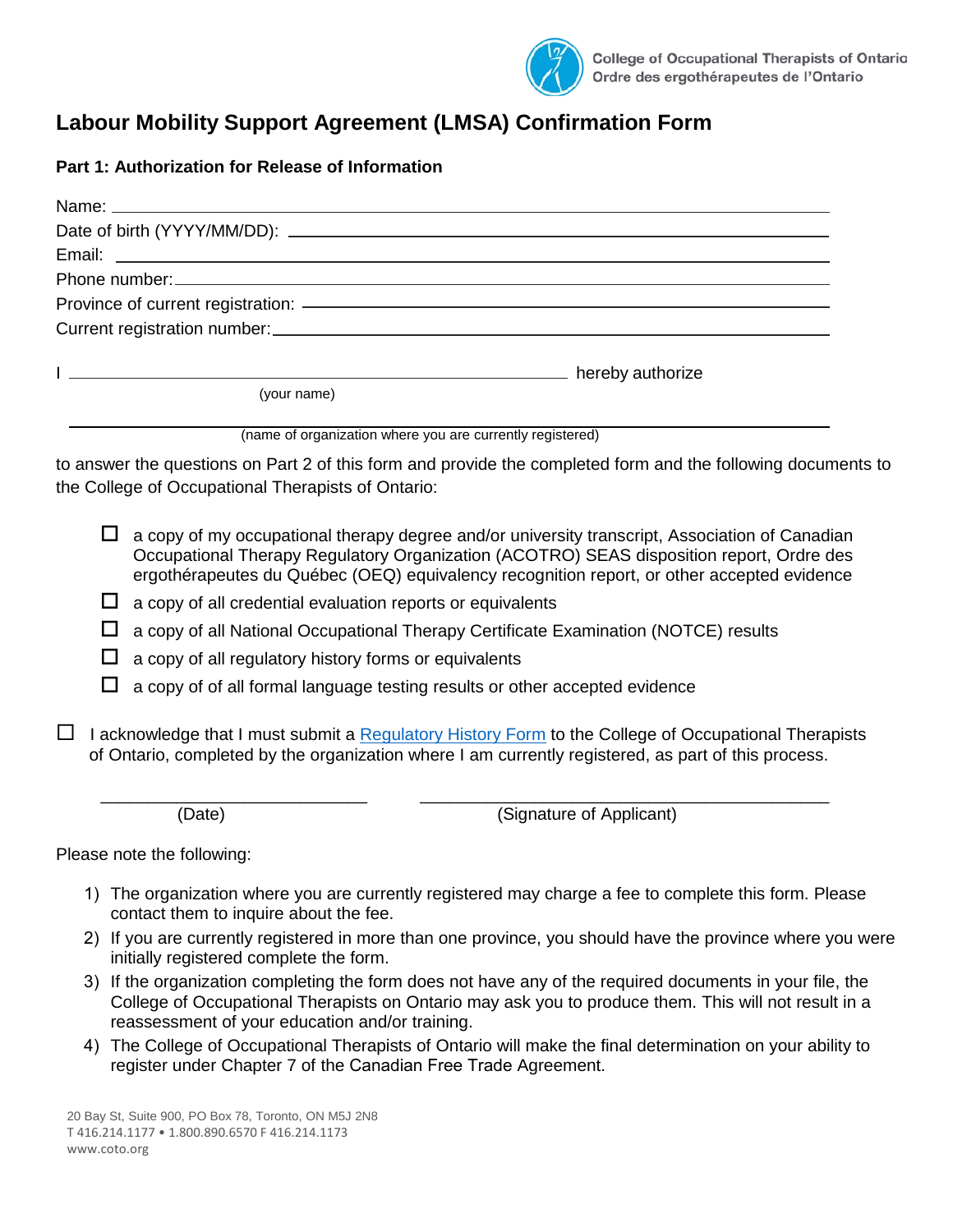Part 2 of this form is to be completed by the organization where you are currently registered.

|     |     | Part 2: Questions Pertaining to Registration                                                                                                                                                                                                                                             |
|-----|-----|------------------------------------------------------------------------------------------------------------------------------------------------------------------------------------------------------------------------------------------------------------------------------------------|
|     |     | Applicant's name: 1990 Mame of organization:                                                                                                                                                                                                                                             |
| 1.0 | 1.1 | <b>Current Registration</b><br>Are there restrictions or conditions on the registration? $\Box$ Yes<br>$\Box$ No<br>1.2.1 If yes, provide details:                                                                                                                                       |
| 2.0 |     | <b>Practice in Current Jurisdiction</b>                                                                                                                                                                                                                                                  |
|     | 2.1 | This individual has practised in our province? $\Box$ Yes $\Box$ No $\Box$ Unsure                                                                                                                                                                                                        |
| 3.0 | 3.1 | <b>Labour Mobility Support Agreement Transfer History</b><br>This individual transferred here under the Labour Mobility Support Agreement or the Mutual<br>Recognition Agreement? $\Box$ Yes $\Box$ No<br>3.1.1 If yes, provide details of transfer (regulatory organization(s), dates): |
| 4.0 |     | <b>Education</b>                                                                                                                                                                                                                                                                         |
|     | 4.1 |                                                                                                                                                                                                                                                                                          |
|     | 4.2 | Name of educational institution and date degree granted: _______________________                                                                                                                                                                                                         |
|     | 4.3 | Transcript attached: $\Box$ Yes $\Box$ No (provide reasons) _________________________                                                                                                                                                                                                    |
|     | 4.4 | Degree or accepted evidence attached: $\Box$ Yes $\Box$ No (provide reasons)                                                                                                                                                                                                             |
|     |     | For internationally educated occupational therapists only                                                                                                                                                                                                                                |
|     | 4.5 | Credential evaluation report attached: $\Box$ Yes $\Box$ No (provide reasons)                                                                                                                                                                                                            |
|     | 4.6 | Education equivalence established through ACOTRO SEAS:<br>$\Box$ Yes<br>$\Box$ No                                                                                                                                                                                                        |
|     | 4.7 | Education equivalence established through OEQ Equivalence Recognition:<br>$\Box$ Yes<br>$\Box$ No                                                                                                                                                                                        |
|     | 4.8 | Education equivalence established through provincial process (prior to SEAS): $\Box$ Yes<br>$\Box$ No                                                                                                                                                                                    |
|     | 4.9 | Education equivalence established through other process:<br>$\Box$ Yes (provide details)<br>$\Box$ No                                                                                                                                                                                    |

\_\_\_\_\_\_\_\_\_\_\_\_\_\_\_\_\_\_\_\_\_\_\_\_\_\_\_\_\_\_\_\_\_\_\_\_\_\_\_\_\_\_\_\_\_\_\_\_\_\_\_\_\_\_\_\_\_\_\_\_\_\_\_\_\_\_\_\_\_\_\_\_\_\_